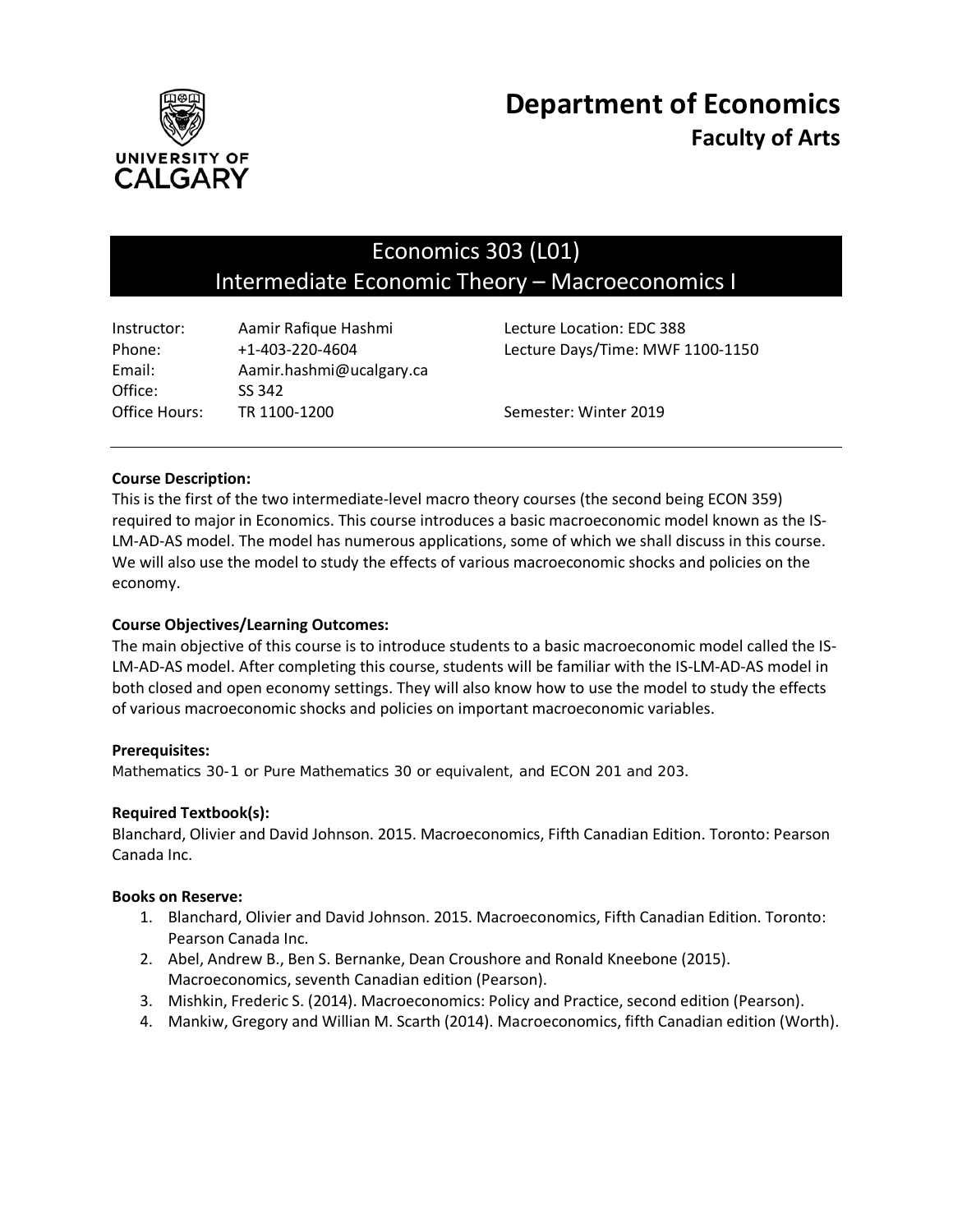# **Course Outline:**

- 1. The IS-LM Model: A Macroeconomic Model of a Closed-Economy in the Short-run (chapters 3, 4 and 5)
- 2. The Open-Economy IS-LM Model (chapters 6, 7 and 8)
- 3. The AD-AS Model: A Macroeconomic Model of a Closed-Economy in the Medium-run (chapters 9, 10, 11, 12 and 13)
- 4. The Open-Economy AD-AS Model (chapter 14)
- 5. Expectations and the Macro Economy (Chapters 19, 20, 21 and 22) [We will not discuss these chapters separately. I will incorporate important ideas from these chapters into my lectures throughout the semester.]

# **Desire2Learn:**

This course will make use of the Desire2Learn (D2L) platform. Students who are registered in the course can log on at [http://d2l.ucalgary.ca](http://d2l.ucalgary.ca/) through their student centre. Please note that D2L features a class e-mail list that may be used to distribute course-related information. These e-mails go to your University of Calgary e-mail addresses only.

# **Tutorials:**

Students are expected to attend the weekly tutorial section to which they have been assigned. During the tutorials, the TA will discuss pre-assigned questions and additional material relevant to the course that is not covered in lectures.

# **Grade Determination and Final Examination Details:**

| In-class surprise quizzes (using TopHat, https://tophat.com ):    |  |  |
|-------------------------------------------------------------------|--|--|
| Tutorial attendance:                                              |  |  |
| Problem sets (one for each chapter, 12 in total):                 |  |  |
| First Midterm (Friday, February 15 <sup>th</sup> 2019, in class): |  |  |
| Second Midterm (Friday, March 29 <sup>th</sup> 2019, in class):   |  |  |
| Final (registrar scheduled):                                      |  |  |

*Grading Scale*

| A+   | $95 - 100$ | В  | $73 - 76$ | $C-$ | $60 - 62$ |
|------|------------|----|-----------|------|-----------|
| Α    | $85 - 94$  | B- | $70 - 72$ | D+   | $56 - 59$ |
| А-   | $80 - 84$  | C+ | $67 - 69$ |      | $50 - 55$ |
| $B+$ | $77 - 79$  |    | $63 - 66$ |      | $0 - 49$  |

Students must receive a passing grade on the final exam to pass the course.

The final examination will be comprehensive, scheduled by the Registrar, held in a classroom, and last 2 hours. If a student cannot write their final exam on the date assigned by the Registrar's Office, they need to apply for a deferred exam [www.ucalgary.ca/registrar/exams/deferred\\_final.](http://www.ucalgary.ca/registrar/exams/deferred_final) Under no circumstance will this be accommodated by the Department.

Tests and exams will not involve multiple-choice questions. Non-programmable calculators WILL be allowed during the writing of tests or final examinations.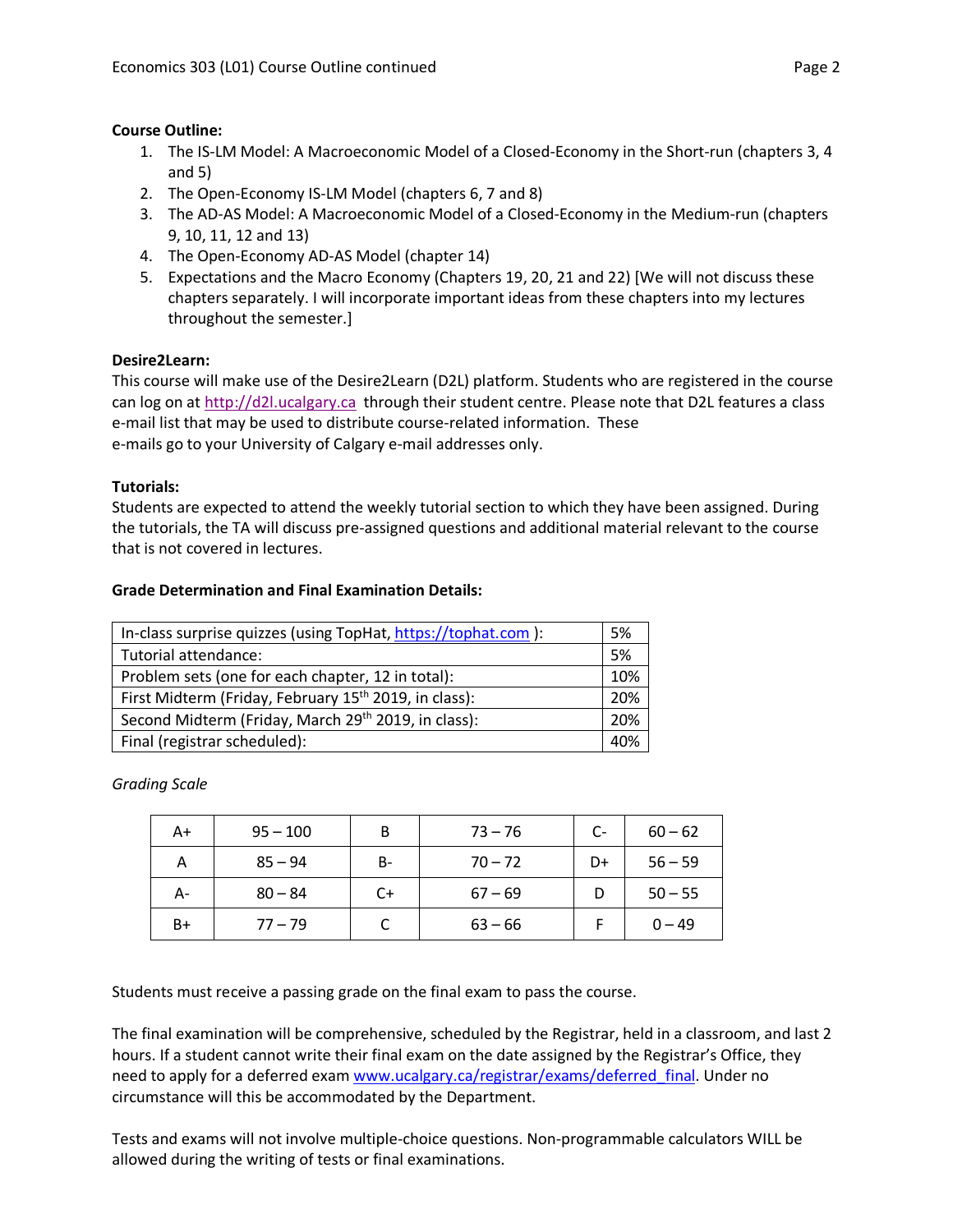As per the Writing Across the Curriculum Statement in the Calendar, writing and grading thereof will be a factor in the evaluation of student work.

Any student work which remains undistributed after the last day of classes will be available to students through the instructor's office during the instructor's office hours.

THERE WILL BE NO MAKEUP OR DEFERRED QUIZZES/TESTS/EXAMS under any circumstances, nor may the quizzes/tests/exams be written early. Students unable to write the quizzes/tests/exams because of documented illness, family emergency, religious observance, or university-sanctioned event will have the weight shifted to the final examination; otherwise a grade of zero will be assigned.

# **Reappraisal of Grades and Intellectual Honesty:**

*For reappraisal of graded term work, see Calendar I.2* <http://www.ucalgary.ca/pubs/calendar/current/i-2.html>

*For reappraisal of final grade, see Calendar I.3* <http://www.ucalgary.ca/pubs/calendar/current/i-3.html>

*Statement of Intellectual Dishonesty, see Calendar K.4* <http://www.ucalgary.ca/pubs/calendar/current/k-4.html>

*Plagiarism and Other Academic Misconduct, see Calendar K.5* <http://www.ucalgary.ca/pubs/calendar/current/k-5.html>

# **Academic Accommodations:**

The student accommodation policy can be found at: [ucalgary.ca/access/accommodations/policy.](http://www.ucalgary.ca/access/accommodations/policy)

Students needing an accommodation because of a disability or medical condition should communicate this need to Student Accessibility Services in accordance with the Procedure for Accommodations for Students with Disabilities [ucalgary.ca/policies/files/policies/student-accommodation-policy.](http://www.ucalgary.ca/policies/files/policies/student-accommodation-policy.pdf)

Students needing an Accommodation based on a Protected Ground other than disability should communicate this need, preferably in writing, to the course instructor.

#### **Important Dates:**

Please check:<http://www.ucalgary.ca/pubs/calendar/current/academic-schedule.html>

# **Student Organizations:**

Faculty of Arts Students' Association (F.A.S.A.): Economics Department Representative Office: SS 803, E-mail: [econrep@fasaucalgary.ca](mailto:econrep@fasaucalgary.ca) and Web[: www.fasaucalgary.ca.](http://www.fasaucalgary.ca/)

Society of Undergraduates in Economics: [https://www.ucalgarysue.com/.](https://www.ucalgarysue.com/)

Society of Undergraduates in Economics is a student run organization whose main purpose is to assist undergraduate economics students to succeed both academically and socially at the University of Calgary. Services include access to the exam bank, career events such as Industry Night and information sessions, mentorship programs, and social events for members. They invite you to join by contacting SUE at societyofundergradsineconomics@gmail.com.